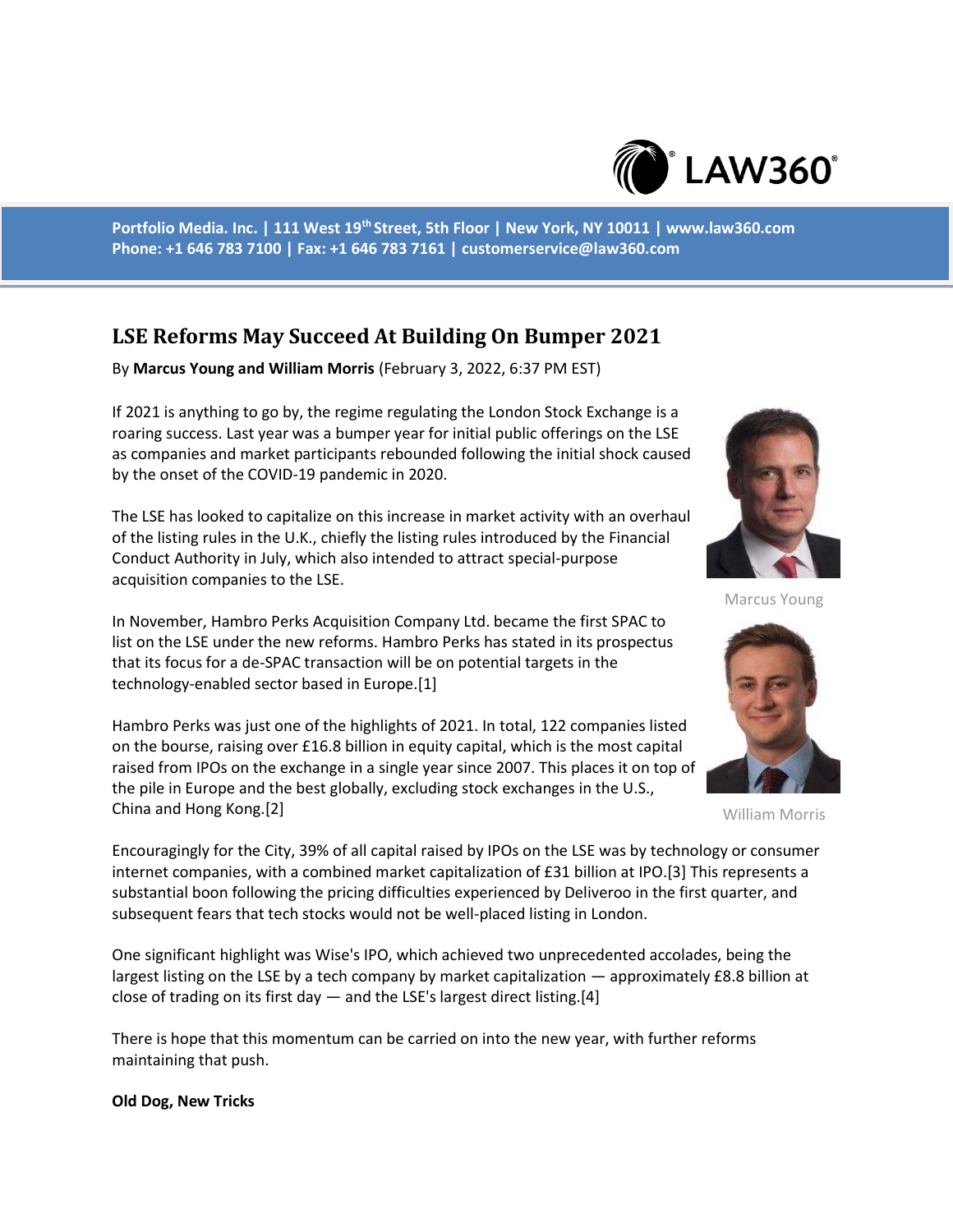As part of its response to the Hill Review and the Kalifa Review of UK FinTech, the FCA confirmed a series of amendments to its listing rules in order to increase the allure of listing in the U.K. The FCA seeks to balance this aim with protecting market transparency and integrity. The majority of these rules came into force on Dec. 3, 2021, with the remainder introduced on Jan. 10, 2022.

The changes to the listing rules are:

- A targeted form of dual-class share structure within the premium listing segment is now permitted;
- A reduced level of shares required to be in public hands  $-$  free float  $-$  at listing to 10% from the prior requirement of 25%;
- An increase in minimum market capitalization at listing to £30 million from £700,000; and
- Minor modernization to the listing rules, disclosure guidance and transparency rules and prospectus regulation rules.

Each of these amendments is considered in more detail below.

### *Targeted Form of Dual-Class Share Structure on Premium Listing Segment*

A dual-class share structure is where a company has two or more classes of shares with different voting rights. These are typically utilized where founder shareholders are provided with greater control and voting rights, whereas other investors will have severely watered down voting rights.

In the past year, dual-class share structures have been utilized on the standard listing segment of the LSE by both Deliveroo and Wise in order for the founders to maintain control of the company while accessing public markets. Previously, their use had not been permitted on the premium listing segment. The FCA has now introduced a conditional five-year exception to this preexisting rule.

Issuers can now take advantage of the use of a dual-class share structure where the class of shares with weighted voting rights meets these criteria:

- There is a maximum weighted voting ratio of 20-to-1;
- The shares may only be held by directors of the company or beneficiaries of such a director's estate;
- The weighted voting rights are only available in two limited circumstances:
- A vote on the removal of the holder as a director; and
- Following a change of control, in relation to a vote on any matter  $-$  to operate as a strong deterrent to a takeover; and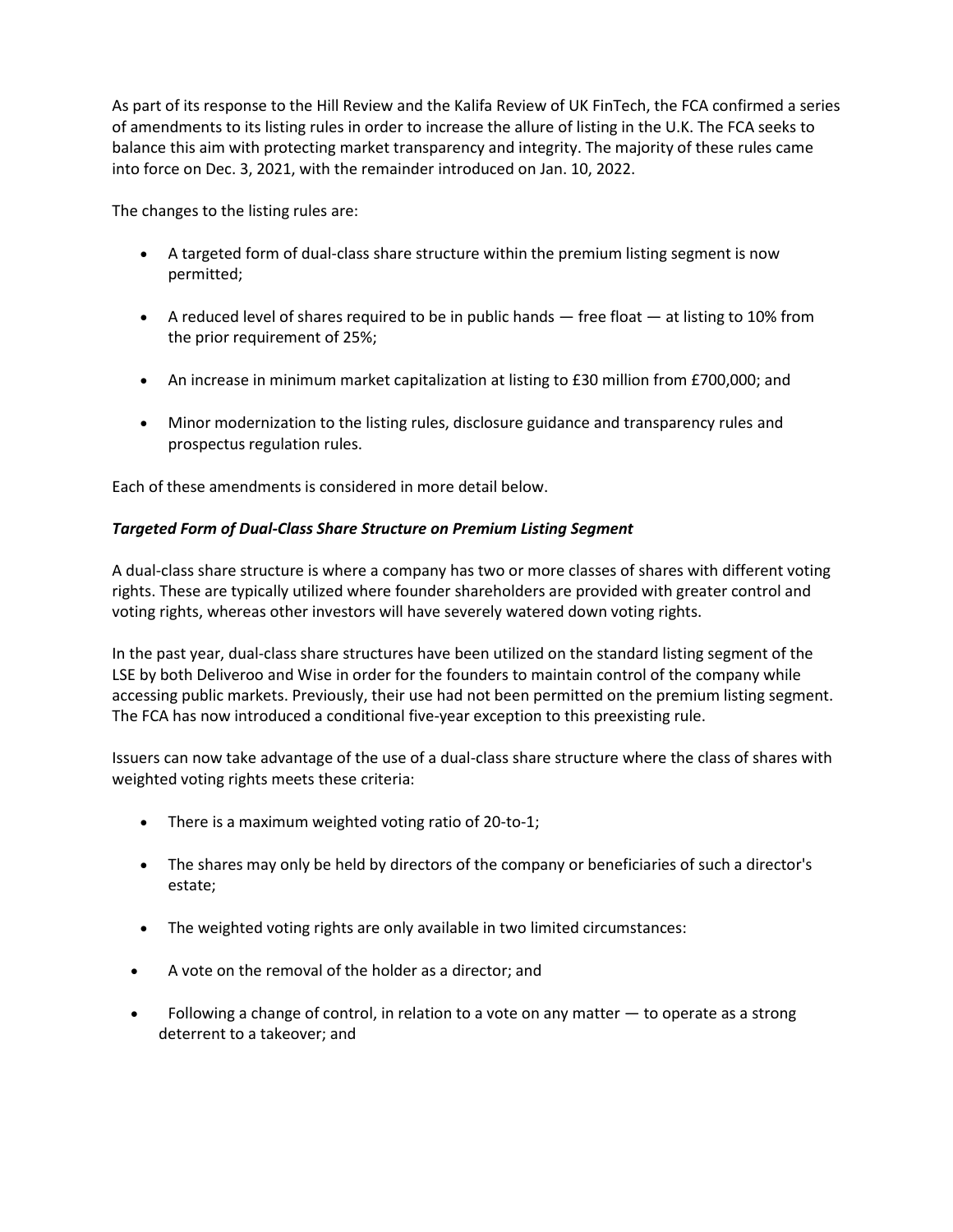The share will convert to ordinary premium listed shares following a transfer to anyone other than a beneficiary of the director's estate.

The FCA has made no secret that these changes are aimed at meeting the needs of founder-led innovative growth companies, as it looks to compete with global exchanges with traditionally less stringent listing requirements. By doing so, it hopes to enable these companies to list on public markets at an earlier stage in their development.

Given the use of dual-class share structures on the standard listing segment, it would be little surprise to see a number of admissions utilizing this exception on the more prestigious premium-listing segment in the next 12 months.

#### *Reduction in the Free Float Requirement*

The FCA has reduced the threshold for free float at listing from 25% to 10%, and has removed guidance for applications to modify the rule where a lower percentage will be accepted in view of certain factors. The proposed aim of doing so is to provide issuers with greater flexibility in how to structure IPOs to suit their own needs.

The FCA conducted an analysis on the impact that such a reduction might have on liquidity, and has stated that it is comfortable that any concerns that liquidity would be substantially decreased are unfounded based on the available evidence. In support of its position, it cited the fact that average free floats at IPO are at levels much higher than the current 25% limit, and that it receives only a modest number of applications to modify the 25% free float threshold.

This change brings the LSE in line with other major exchanges in the U.S. and across Europe.

## *Increase of the Minimum Market Capitalization*

Minimum market capitalization refers to the minimum permitted value of all the shares in issue of a company listed on a stock exchange. The FCA has increased the minimum market capitalization permitted from £700,000 to £30 million. This change has been made to address instances of high shareprice volatility and suspected suspicious trading, which are predominantly observed with respect to companies with a market cap of below £30 million.

This amendment will apply to new listings only and will not be applied as a continuing obligation. The minimum market capitalization requirement for closed-end investment funds and open-end investment companies shall remain at £700,000.

In response to concerns raised in consultation, the FCA has introduced transitional provisions with respect to:

- Applicants that have made complete submissions for a listing eligibility review by no later than 4 p.m. on Dec. 2, 2021, to continue to be able to formally apply for listing based on an minimum market capitalization of £700,000 provided they do so within 18 months; and
- Shell companies, including SPACs, already listed on Dec. 3, 2021, to allow listing applications following an acquisition to be made based on a minimum market capitalization of £700,000. This